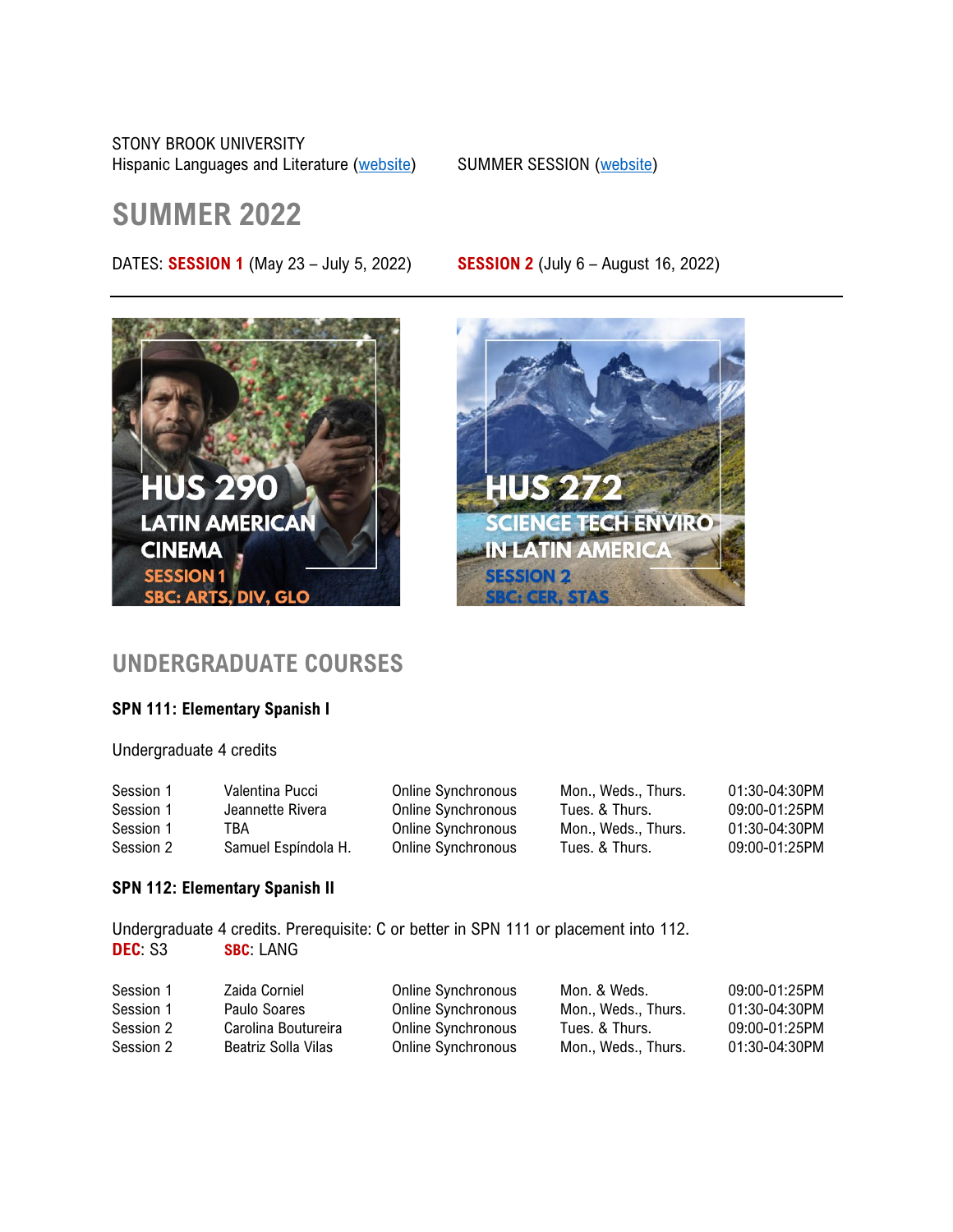### **SPN 211: Intermediate Spanish I**

Undergraduate 3 credits. Prerequisite: SPN 112 or placement into 211. **DEC**: S3 **SBC**: GLO; LANG

Session 1 Maria Medin Doce Online Asynchronous

### **SPN 212: Intermediate Spanish II**

|        | Undergraduate 3 credits. Prerequisite: SPN 211 |  |
|--------|------------------------------------------------|--|
| DEC S3 | <b>SBC:</b> GLO; HUM; LANG                     |  |

Session 2 TBA Quantity Quantity Quantity Quantity Quantity Quantity Quantity Quantity Quantity Quantity Quantity Quantity Quantity Quantity Quantity Quantity Quantity Q

### **SPN 311: Spanish Conversatn & Compositn**

| Undergraduate 3 credits. Prerequisite: SPN 212<br>DEC S3 |               |     | SBC: DIV; HFA+; LANG        |                                                           |                |               |
|----------------------------------------------------------|---------------|-----|-----------------------------|-----------------------------------------------------------|----------------|---------------|
| Session 1                                                | Moises Hassan |     |                             | <b>Online Synchronous</b>                                 | Tues. & Thurs. | 09:30-12:55PM |
| SPN 321: Adv Spanish Grammar & Compostn                  |               |     |                             |                                                           |                |               |
| DEC S3                                                   |               |     | <b>SBC: CER; HFA+; WRTD</b> | Undergraduate 3 credits. Prerequisite: SPN 310 or SPN 311 |                |               |
| Session 2                                                | 63564         | -31 | TBA                         | <b>Online Synchronous</b>                                 | Tues. & Thurs. | 09:30-12:55PM |

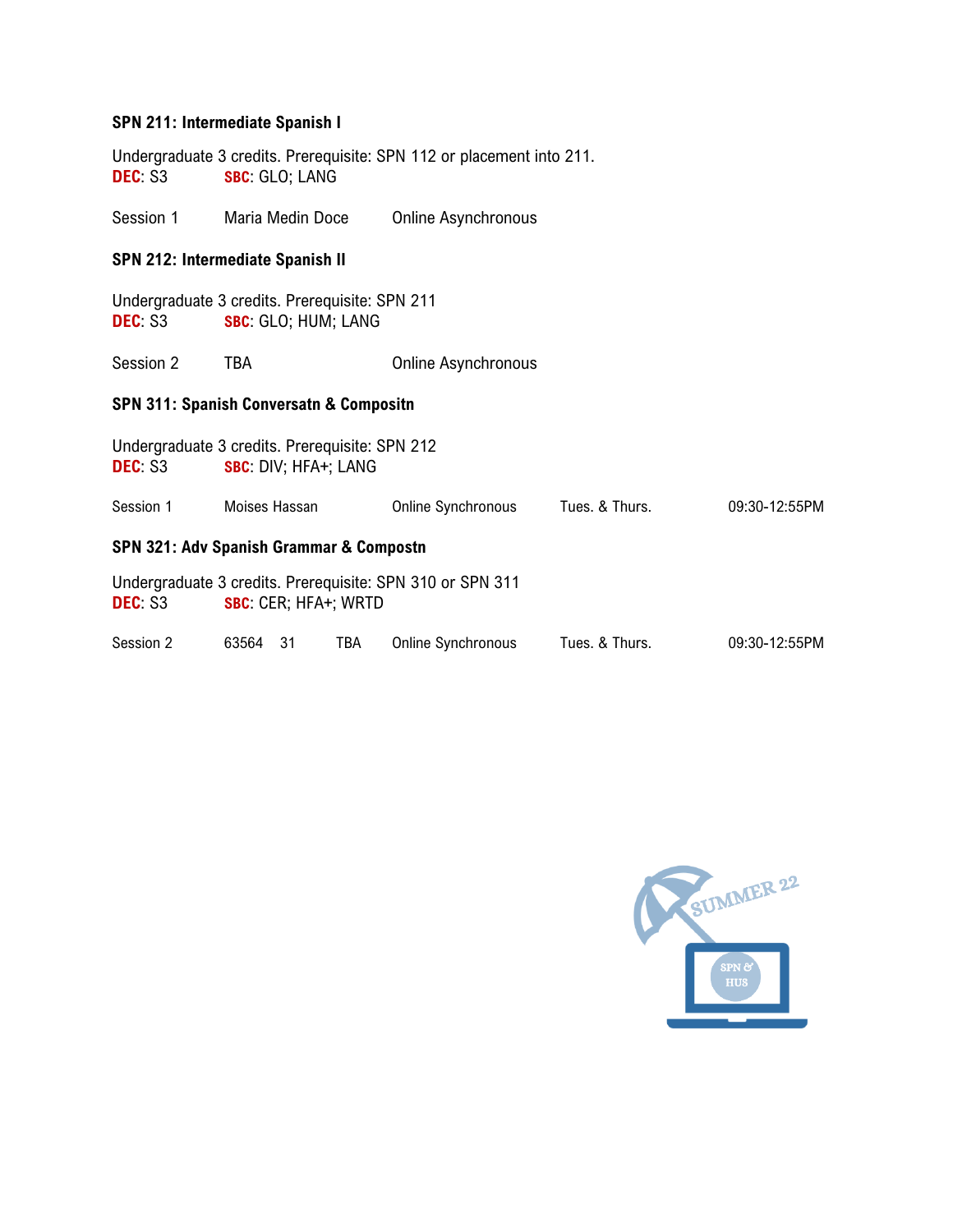## **GRADUATE COURSES**

### **SPN 510: Hispanic Cultures.** Graduate 3 credits

An introduction to the essential aspects of Hispanic cultures both globally and within the U.S., designed to provide incoming graduate students with sufficient background to undertake the advanced study of Hispanic languages and literature.

![](_page_2_Figure_3.jpeg)

### **SPN 515: Spanish Comp and Translation**

### Graduate 3 credits

Theory and practice of problems in composition and translation with revision of difficult points in advanced Spanish grammar. Classroom analysis and discussion.

![](_page_2_Picture_7.jpeg)

![](_page_2_Picture_8.jpeg)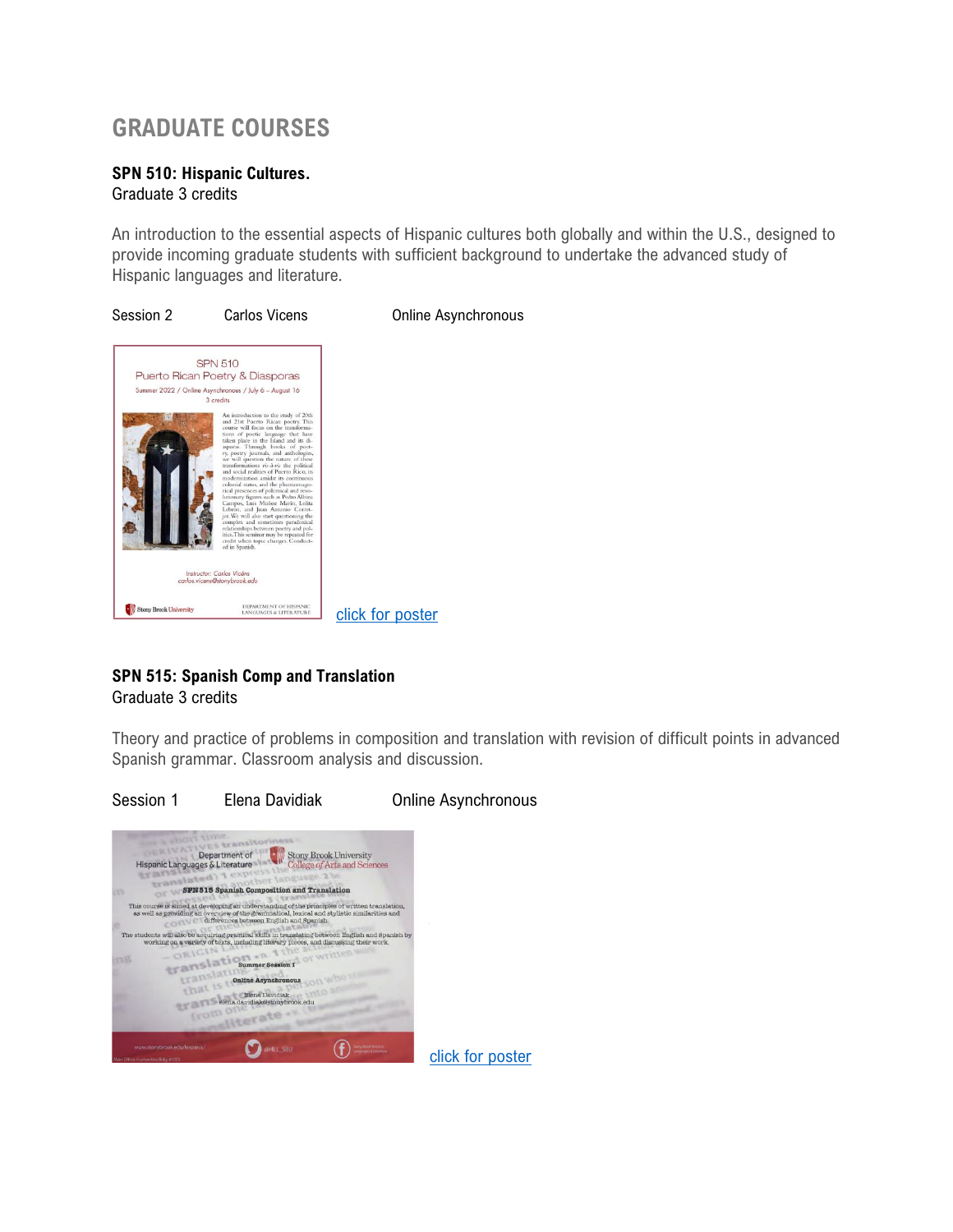### **SPN 591: Spanish Language Acquisition I** (Elementary Spanish I for grad students of other programs)

#### Graduate 4 credits

| Session 1 | Valentina Pucci     | Online Synchronous | Mon Weds Thurs. | 01:30-04:30PM |
|-----------|---------------------|--------------------|-----------------|---------------|
| Session 1 | Jeannette Rivera    | Online Synchronous | Tues. & Thurs.  | 09:00-01:25PM |
| Session 1 | тва                 | Online Synchronous | Mon Weds Thurs. | 01:30-04:30PM |
| Session 2 | Samuel Espindola H. | Online Synchronous | Tues. & Thurs.  | 09:00-01:25PM |

**SPN 592: Spanish Language Acquisition II** (Elementary Spanish II for grad students of other programs) Graduate 4 credits

| Session 1 | Zaida Corniel       | Online Synchronous | Mon. & Weds.    | 09:00-01:25PM |
|-----------|---------------------|--------------------|-----------------|---------------|
| Session 1 | Paulo Soares        | Online Synchronous | Mon Weds Thurs. | 01:30-04:30PM |
| Session 2 | Carolina Boutureira | Online Synchronous | Tues. & Thurs.  | 09:00-01:25PM |
| Session 2 | Beatriz Solla Vilas | Online Synchronous | Mon Weds Thurs. | 01:30-04:30PM |

**SPN 593: Spanish Lang Acquisition III** (Elementary Spanish III for grad students of other programs) Graduate 3 credits

Session 1 Maria Medin Doce Dolline Asynchronous

**SPN 594: Spanish Lang. Acquisition IV** (Elementary Spanish IV for grad students of other programs) Graduate 3 credits

Session 2 TBA Conline Asynchronous

![](_page_3_Picture_9.jpeg)